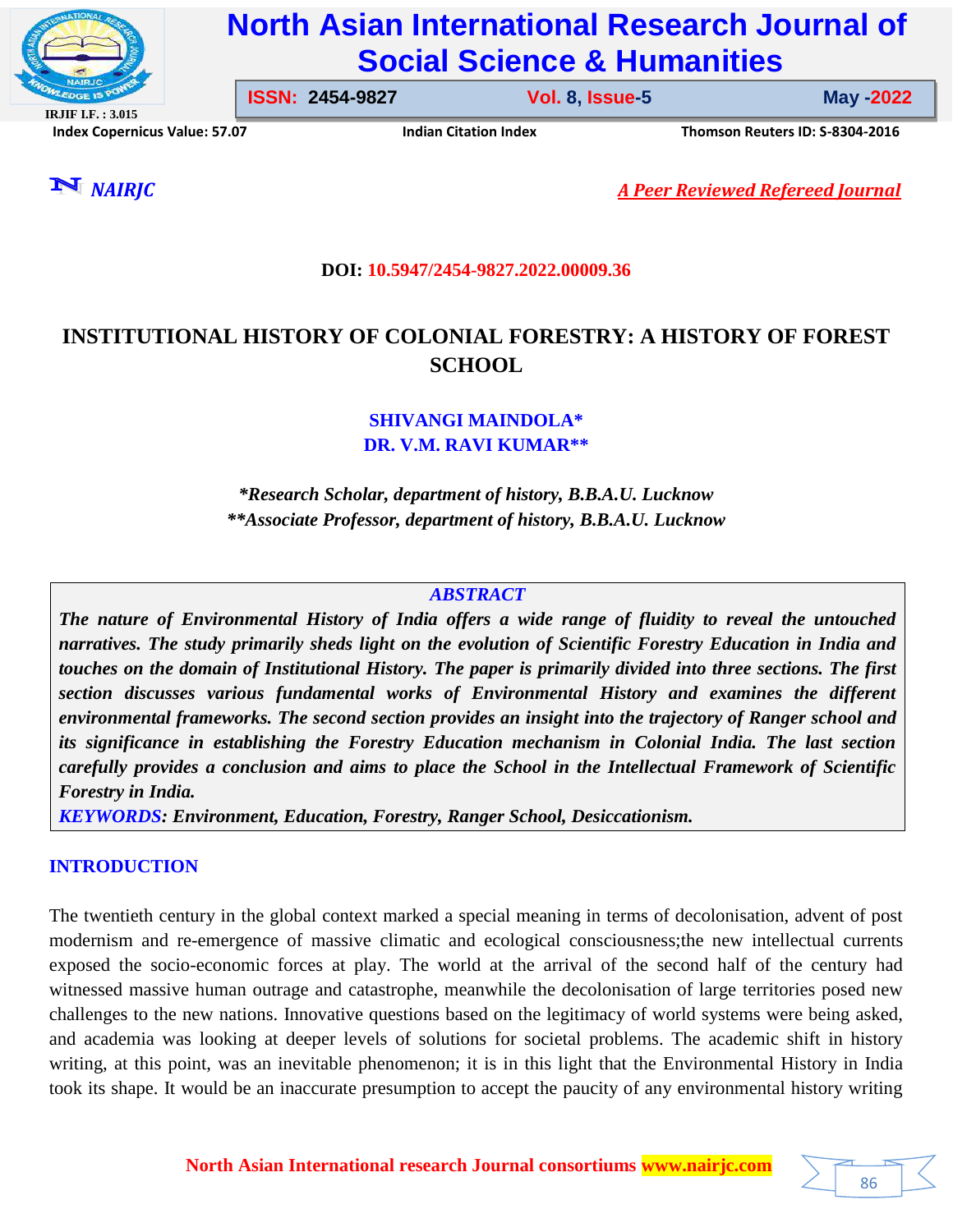being done before the 1970"s; though the Environmental History as an academic discipline developed only after the 1970"s. The arrival of this period marked wide creative fusions and in this light many disciplines were merging to provide accurate accounts of social reality. The social memory of different cultures and societies were being documented to provide answers to the missing links in knowledge. The Modern Environmental History which is relatively new in India attempts to narrate the various accounts on environmental theme, which are commonly related to Irrigation, Soil management, agro-ecology, forest management, ethno botany, eco feminism, etc. The lack of historical accounts on the environmental changes and its impact on the Human society were the reasons for the rise of Environmental History.

In the Hills of Uttarakhand when the Chipko movement began in 1973, it acted as the catalyst in the Indian History writing. The Chipko movement was the first ecological movement of India which gained the attention of a global audience for the display of ecological consciousness and non violent techniques of protest. The movement was a Jan Andolan (People"s Movement), as it had local peasants including a large sum of women as active participants. The movement was a shout against the cutting of trees by private contractors in the fragile Himalayas. The people sung the chipko song<sup>1</sup> which spoke explicitly about the exploitative Forest laws. The people poured their voices to save their priceless hills and its ecology from the disasters of nature; it was not just an ecological movement but an expression of outrage against the misuse of forests and misuse of privilege. The movement successfully gained the attention of environmentalists, historians, sociologists and many known journalists. The most prominent question which emerged was about the forest policies and its implications both in retrospect and in current times. The roots of scientific forestry were being traced to unearth the flaws in the forest management system. The Historians of Modern Indian Historiography took upon themselves to uncover the history of Scientific Forestry in Colonial India, to disclose the motives of Colonial Government.

The path breaking work by Ramchandra Guha in 1980"s laid the foundation of Modern environmental history in India.<sup>2</sup> His works opened the doors to many new questions which revolved around the nature and motives of Colonial Scientific Forestry. According to Guha the British government introduced Scientific Forestry and monopolized the forests to create a massive surplus for monetary gains and imperial expansion. The Imperial Government endorsed the restriction on forest use by indigenous people and destroyed the traditionally communal forest management practices, thus shattering the indigenous systems of ecological management. He also highlighted the Forest Law in both pre and post independent India and drew comparisons between the two periods; he declared them both to be identical and exploitative in nature.<sup>3</sup> The forests were not merely a source of resources, but a method to dictate or to rule the indigenous people by means of restrictive laws. Guha"s work represented a model which showcased Marxist relationship of man with nature and British Forces acting as the agent, which alienated the man from its environment or his means of production. He traced the roots of ecological destruction in independent India to the commercialized forestry in the Colonial era.

Gradually many important works on new themes poured in. An important study by Jayanta Bandhyopadhyay and Vandana Shiva unveiled the emergence of ecological movements in relation to the advent of commercialized

<sup>1</sup> Shiva, Vandana, & Mies, Maria. *Ecofeminism*. Bloomsbury Academic, United Kingdom, 2014, pp.246.

<sup>2</sup> Guha, Ramachandra. "Scientific Forestry and Social Change in Uttarakhand." *Economic and Political Weekly*, vol. 20, no. 45/47,

<sup>1985,</sup> pp. 1939–52, http://www.jstor.org/stable/4375015. Guha, Ramachandra. "Forestry in British and Post-British India: A Historical Analysis." *Economic and Political Weekly*, vol. 18, no. 44, 1983, pp. 1882–96, http://www.jstor.org/stable/4372653. Guha, Ramchandra. *The Unquiet Woods: Ecological Change and Peasant Resistance in the Himalaya.* Oxford University Press, Delhi, 1989.

<sup>3</sup> Guha, Ramachandra. "Forestry in British and Post-British India: A Historical Analysis." *Economic and Political Weekly*, vol. 18, no. 45/46, 1983, pp. 1940–47, [http://www.jstor.org/stable/4372677.](http://www.jstor.org/stable/4372677)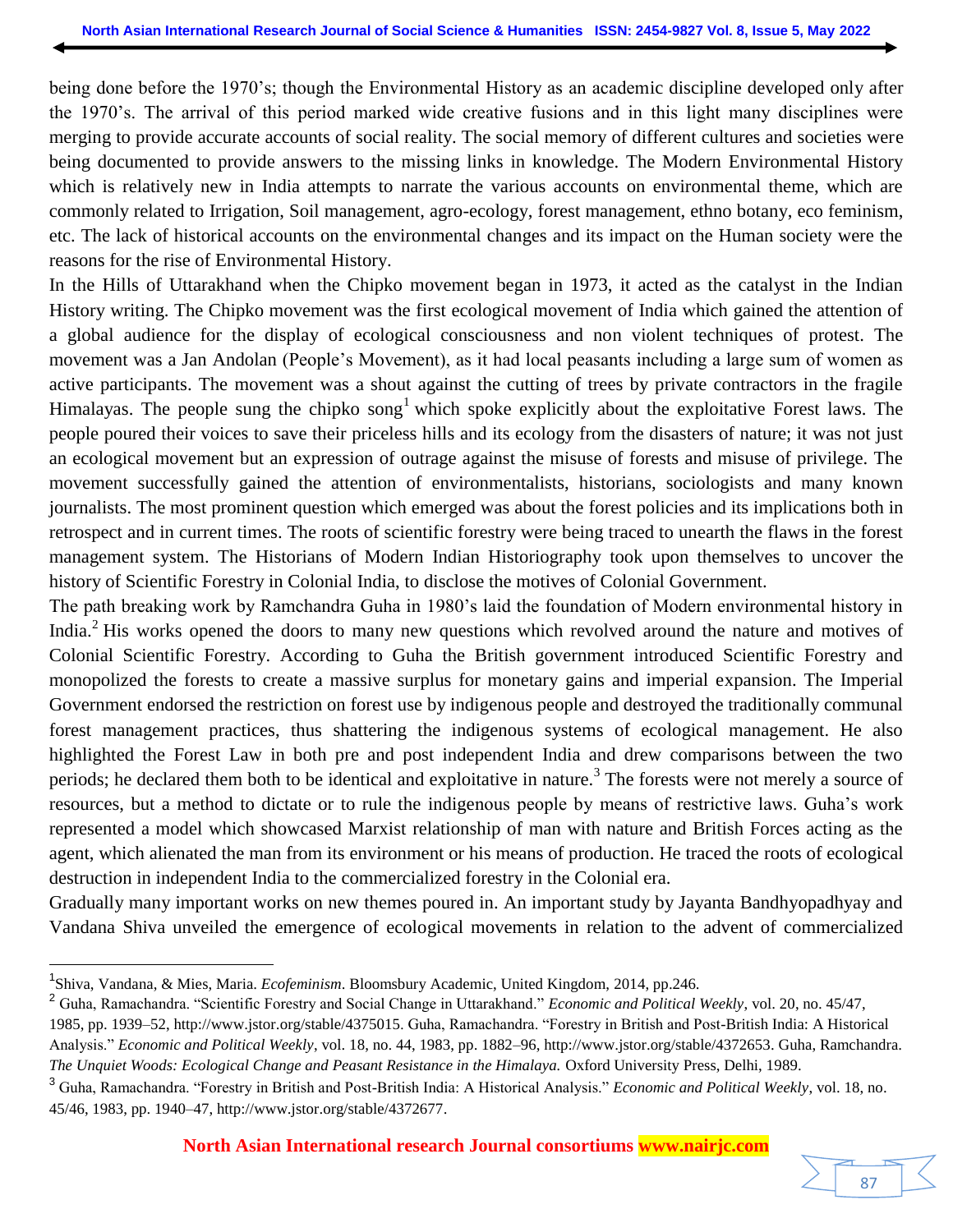economy in the modern era. The work highlights the presence of traditional ecological sense amongst various societies; it diligently covers the issue of economic class struggle in the urban- industrial society. The argument talks about the survival of microeconomics in the dominant market based economy and puts across the view that ecological movements are people's response for their survival and preservation of their life support systems.<sup>4</sup> Vandana Shiva has been vastly vocal about the importance of indigenous agroecology and sustainable food systems. In her globally acknowledged work on Eco- feminism, she has thrown light on the role of women in regulating the traditional ecological systems. According to Shiva women are the custodian of biodiversity, they preserve traditional knowledge through practice, and this crucial role has been vastly ignored by "progressive" market favoring economies.<sup>5</sup>

Similarly an enticing study by Neeladri Bhattacharya unearthed the implications of colonial rule on the pastoralists of the Northern region of the subcontinent. Bhattacharya"s work introduced the various pastoral communities and their traditional sustenance patterns. His work shed light on the British intervention in the forests and grazing lands through stringent legal mechanisms and its deep impact on the survival of this fragile system. The colonial government's boost on the agrarian economy and land acquisition through strict bans, further affected the migration patterns. The neglect of colonial consideration to the pastoral life systems had various economic and social effects; the communities were even ridiculed for their demeanor and lifestyles.<sup>6</sup>

Another important study by Dhirendra Datt Dangwal highlighted the implications of scientific forestry in the U.P. Hills region. He has put forward the argument that the commercial forestry in the Hilly terrain introduced several changes in the ecological setup which in return drastically affected the hill agriculture.<sup>7</sup> Dangwal has underlined the increased demands on agricultural production by the British Government in the nineteenth and twentieth century and its further deteriorating condition due to the restriction on use of common lands for traditional use.<sup>8</sup> The restriction on use of common lands alienated the indigenous population from utilizing the lands for fuel, fodder and other crucial raw material, which majorly impacted the traditional agricultural pattern.

Similarly, Atluri Murali"s study attempted to highlight the mutually coexisting system of agriculture, pastoralism and forest in the pre- colonial Andhra. Murali mentions the imbibed ecological sustenance in the traditional system of religion, culture and political regime which was disturbed under the colonial 'scientific' rule. He stressed on the various imperial methods of exclusion which created unrest amongst the regional masses. The restriction on the communal use of forests and imposition of heavy dues on the people ultimately gave rise to popular discontent in the form of peasant and tribal movements in 1920's.<sup>9</sup>

An important representation of traditional conservation forest systems were highlighted through the study of Sacred Groves in various parts of India. Sacred Grooves were those forests in India which were maintained through various religious and cultural institutions. Madhav Gadgil in 1975 wrote an article on the Sacred Grooves

<sup>4</sup> Bandyopadhyay, Jayanta, and Vandana Shiva. "Political Economy of Ecology Movements." *Economic and Political Weekly*, vol. 23, no. 24, 1988, pp. 1223–32[, http://www.jstor.org/stable/4378609.](http://www.jstor.org/stable/4378609)

<sup>5</sup> Shiva, *Ecofeminism.* Op.cit., pp. 164.

<sup>6</sup> Bhattacharya, Neeladri . "Pastoralists in a Colonial World." *Nature, Culture, Imperialism: Essays on the Environmental History of South Asia*, Arnold, David. & Guha, Ramchandra. (eds), Oxford University Press, Delhi, 1995, pp.49- 85.

<sup>7</sup>Dangwal, Dhirendra, Dutt. "Forests, farms and peasants: Agrarian economy and ecological change in the U.P. hills 1815-1947." *Studies in History*, Vol. 14, No,2, July- December, pp.349-371.

<sup>&</sup>lt;sup>8</sup>Ibid., pp.349-371.

<sup>9</sup> Murali, Atluri. "Whose trees? Forest Practices and Local Communities in Andhra, 1600- 1922\*." *Nature, Culture, Imperialism: Essays on the Environmental History Of South Asia*, Arnold, David. & Guha, Ramchandra. (eds), Oxford University Press, Delhi, 1995,pp.86- 122.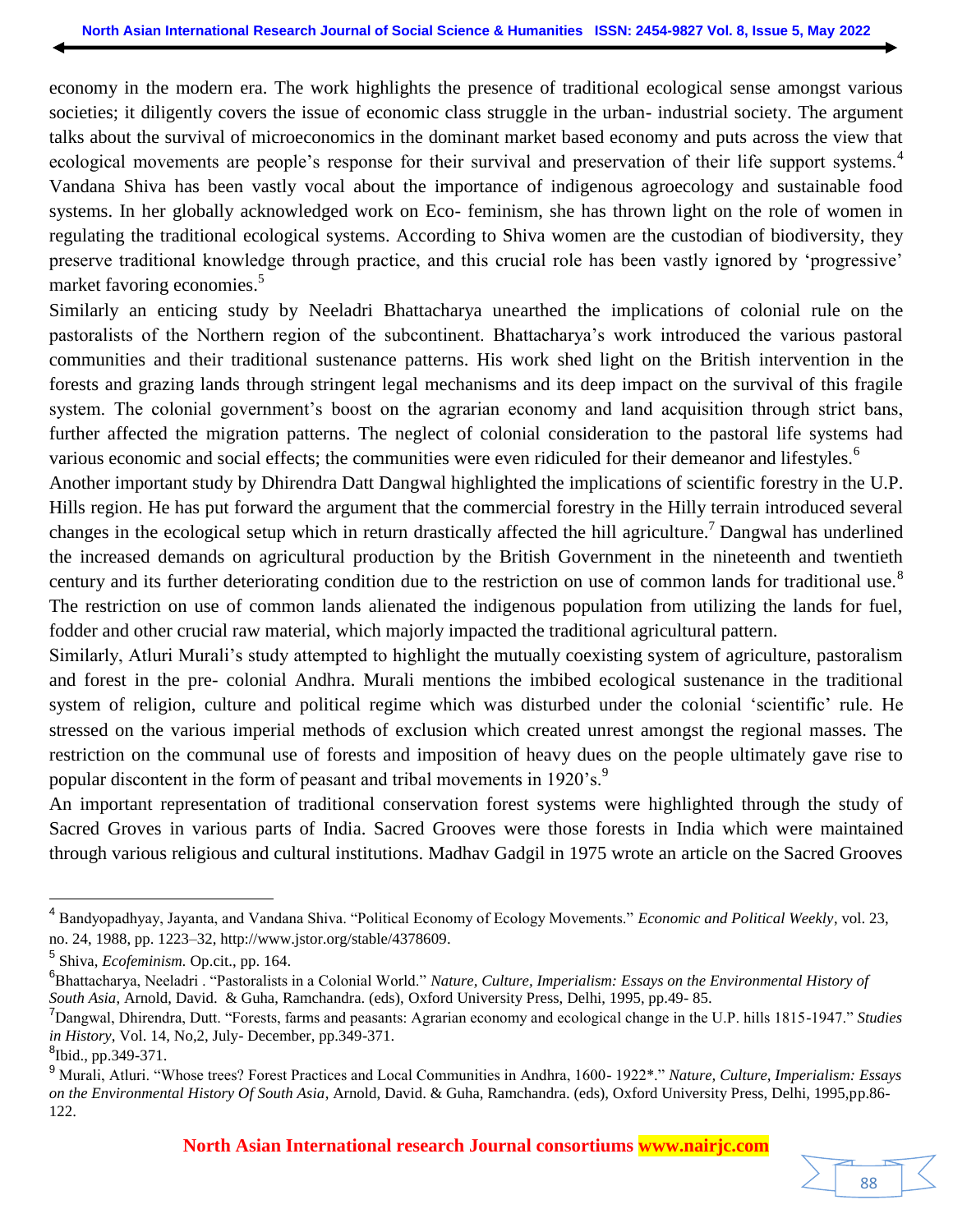of Maharashtra region, he pointed out the prevalence of well conserved forest patches which exhibited climax vegetation, thus signaling the successful survival of these forests.<sup>10</sup> The author highlighted the importance of these crucial forest pockets as a repository of traditional medicines and herbs. According to Gadgil, these forests promoted preservation of biological diversity. These Sacred forests were closely tied to the surrounding communities who associated these forests with various Taboos and religious beliefs. Nanditha Krishnan has also worked on the importance of Sacred Groves in the conservation of various biological species and economic systems. She has judiciously illuminated the changing perception of forests in the various periods of time and space. Her study traces the existence of sacred groves in the ancient times, in the form of tapovana and brings to attention the latest figures on the existing grooves in various parts of India while also pointing out the presence of precious plant species in these regions. $^{11}$ 

In retrospection we observe that based on the two decades of historical accounts on environmental history two models emerge in the Picture. The two models highlight narratives from different angles using various sources in different time periods. The historians of modern environmental history do not agree on the motivations and implications of the British Forest Policy. In Modern Indian History we have encountered two models which have tried to unearth the pattern of Colonial Action in the ecological context. The first model is the Guha- Gadgil model and another is Grove model, both models provide rigorous arguments from their suitable angles. Guha-Gadgil Model of environmental history supports the existence of a strong conservation and prudent ecological sense amongst the indigenous masses of the subcontinent and the destruction of pre- existing traditional conservation institutions by colonial governance. The model supports the view that the Colonial Scientific Actions and policy making was solely driven by commercial and materialistic interests. The advent of British Forces was seen as the Watershed moment by these historians.<sup>12</sup>

The second model was presented by Richard Grove in 1994 in his brilliant and challenging study, in which he made an ambitious attempt to provide a glimpse on the genesis of the scientific network in the early colonial expansion. Taking away the attention from the European center he focused on the emergence of Scientific Conservation attitudes or Concerns in the Islands in response to the aggravating environmental destruction and Biological Extinction.<sup>13</sup> Grove showcases the importance of peripheral scientists in shaping the scientific temperament in the metro pole regarding the evolution of colonial science and environmental context, which later was prudently utilized by the European authorities to promote their environmental agenda. He credits the initial scientific agents who used their position in the peripheral Islands to promote the desiccationist concerns to their respective governments. Drawing the examples of display of Scientific Prudence in St Helena and Mauritius he provided an excellent insight on the generation of Environmental Consciousness in the Periphery rather than the European Metropole.<sup>14</sup>

Historian Ravi Rajan in the monumental work on origin and evolution of Continental Scientific Forestry introduced new insight in the understanding of Colonial Forestry and its motivations. The scholar unearthed new resources to illuminate the character of Continental Forestry Education and attempted to take away the attention

<sup>10</sup> Gadgil, Madhav &,Vartak, V.,D. "Sacred groves of India- a plea for continued conservation.*" Journal of the Bombay Natural History Society*, No. 72 (2), pp. 314-320.

<sup>11</sup> Krishna, Nanditha. "Ancient Forests and Sacred Grooves." *Critical Themes in Environmental History of India*, Chakrabarti, Ranjan (eds), Sage Publications, New Delhi, 2020.

<sup>12</sup> Gadgil ,Madhav and Guha Ramchandra. *This fissured land: An Ecological History of India*. Oxford Publications, India, 1993.

<sup>13</sup>Grove, Richard, H. *Green Imperialism: Colonial Expansion, Tropical Island Edens and the Origins of Envirinmnetalism, 1600-1860*. Cambridge University Press ,Indian Reprint, Foundations Books, Delhi, pp. 478

<sup>14</sup> Ibid., pp. 485.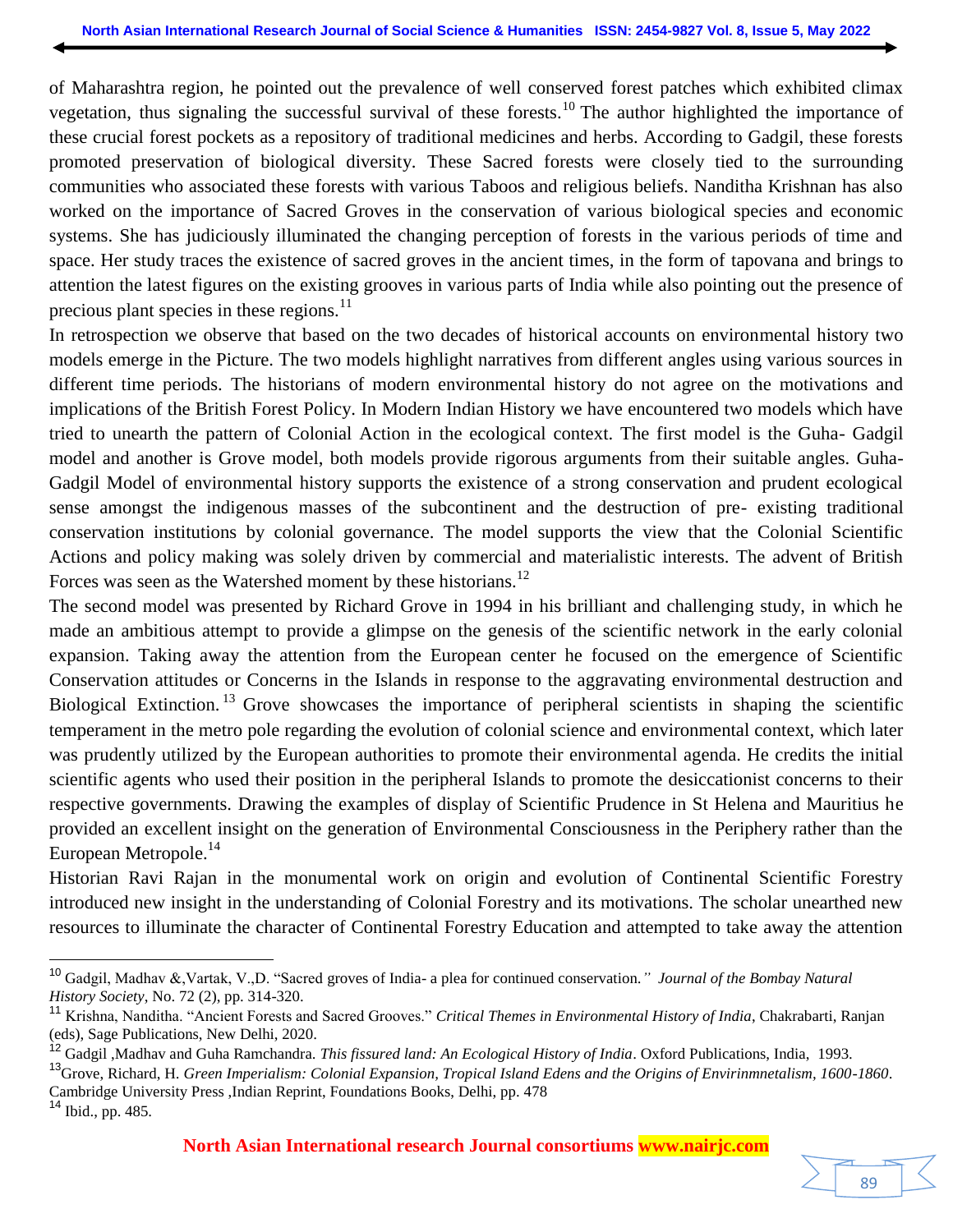from the generic debate on Colonial state motivations and provide a separate stature to Forestry Science in reshaping the State Attitudes. By primarily uncovering the roots of Continental Forestry in France and Germany, Rajan craftily reconnects the Scientific Forestry tradition infused by the British Government throughout its Empire.<sup>15</sup> The study creates an enticing account on the Science of Forestry as an independent entity transcending continental borders through the diffusion of scientific culture in the entire British Empire.

In an attempt to captivate the Globalized History of Forestry in the British Empire Gregory Allen Barton traces the origin of environmentalism as an intellectual layer in global context. He introduces the origin and expansion of professional forest machinery throughout the British Empire, which gradually by the  $20<sup>th</sup>$  century almost covered the entire globe. Using official data to uncover the extent of Empire Forestry, Barton mapped out the forest history from introduction of Dalhouise"s Charter to the post Second World War world. He places the origin of environmentalism in the strokes of British Imperialism which formulated a space for dexterous forest management.<sup>16</sup>

Meanwhile, Richard Drayton"s work on Kew Garden is an enticing study in the domain of Institutional History. His work paints the history of the British Empire from a new angle of Nature, presumed as vastly abundant in "precious elixir", and the role it plays in fetching the empire with a garden like Eden, both economically and aesthetically. The work starts by describing the origin of Botanical Garden tradition under the influence of religious desire for search of Eden or "Paradise" for the improvement of mankind. Similarly, he places the Kew Garden at the center of his thesis and points out its major role in being the Empire"s primary repository for Botanical resources and its function in justifying the Colonial Acquisition. By tracing the history of scientific men, Drayton provides an insight into the world of plant knowledge and Kew"s vital position in shaping the Botanical network of the world.<sup>17</sup>

The Studies in historical writing further moved into unexplored domains of environmental questions. The post structural paradigm in history under the Foucauldain influence posed new insight to the environmental viewpoint. It helped to understand the multiplicity of various narratives in history. The primary focal point in these studies was to capture the various processes at play rather than viewing history as an event. Mahesh Rangarajan in his celebrated study on the Forest management in the Central province region provided an insight on various methods of restrictions imposed on the forest usage by the rural population. Rangarajan highlights the evolving political strategy of the forest service in the central province in relation to the goal of land acquisition, thus breaking away from the 'watershed moment' of environmental history.<sup>18</sup> There were variations in the power ownership in different topographical contexts, the distorted and diverse forest policies on fire protection were an example of existing parallel realities.<sup>19</sup>Sivramkrishnan's study on Forestry in Colonial Bengal draws attention to contextual governance in various regions, where the power dynamics were determined by an assortment of regional factors



<sup>15</sup> Rajan, Ravi, S. *Modernising Nature: Forestry and Imperial Eco- Development 1800-1950*. Orient Longman, New Delhi, 2006.

<sup>16</sup> Barton, Gregory. A. *Empire Forestry and Origin of Environmentalism*. Cambridge University Press, Cambridge, 2002.

<sup>17</sup>Drayton,Richard. *Nature's Government: Science Imperial Britain, and the "Improvement" of the world*. Orient Longman, New Delhi, 2005.

<sup>18</sup> Rangarajan, Mahesh. "Production, Desiccation and Forest Management in the Central Provinces 1850- 1930." *Nature in Orient*, Grove, Richard, H., Damodaran, Vinita, & Sangwan, Satpal (eds), Oxford University Press, pp.596- 635.

<sup>19</sup> Rangarajan, Mahesh. "Polity, Ecology and Landscape: New Writings on South Asia"s Past." *Studies in History*, vol. 18, no. 1, Feb. 2002, pp. 135–147, doi: 10.1177/025764300201800107.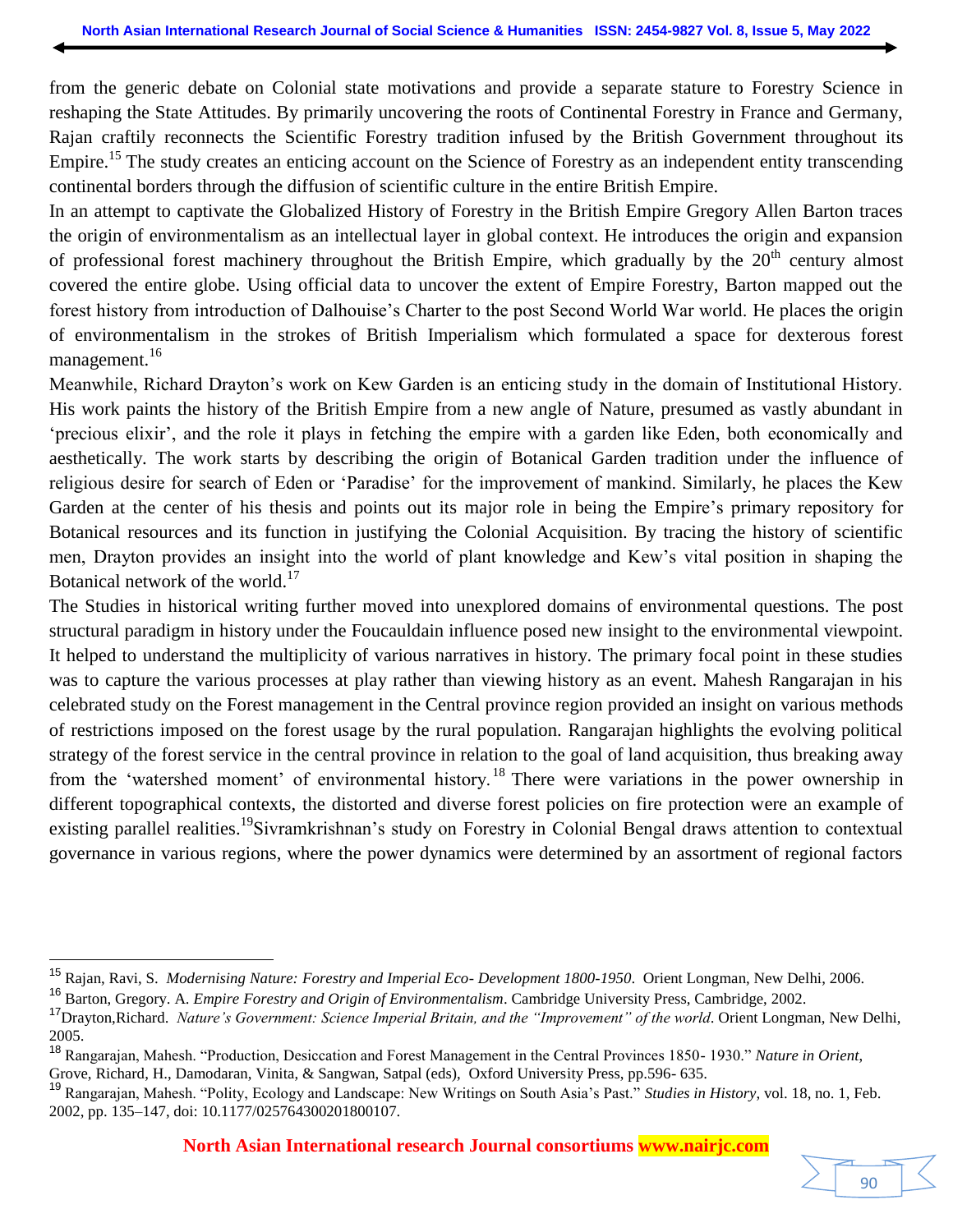at play, making the forest governance full of internal contradictions, additionally the co-management of forests and shifting land ownership was an interesting feature.<sup>20</sup>

The studies on colonial science have made major strides on global history, the center- periphery origin has been the focal point for debates in colonial science. Satpal Sangwan"s critical study on colonial science takes away the attention from the geographical perspectives to cultural context of colonial science by throwing light on the scientific endeavors of scientists at the periphery. His argument supports the grant of equal stature to colonial science at the periphery, which was in matured stages an epitome of contextual environmental brilliance.<sup>21</sup> He shed light on the process of scientific development in the colony, which initially under the Baconian impact promoted exploration and collection of natural history specimens to the Linnaean phase which focused on classification of various species.<sup>22</sup> The work focuses on the process of professional knowledge assimilation by scientific minds at periphery in the nineteenth century context, which challenges the linear view on the motives of colonial science.

Sumit Guha in fresh insight through the ethnographic lens provided an interesting take on the Tribal "characteristics" or "patterns" defined in prior narratives. His work sheds light on the display of fluidity and engagement of forest tribes in the active political dynamics of their respective regions, throughout various temporal contexts. The fresh view on the social engagement of forest communities sustaining in symbiosis with the peasant groups breaks the outlook on "tribal isolation", additionally he illuminates the shifting ecological practices of communities in differing times for economic turnover and survival. The geographical extent of Guha"s study ambitiously uncovers the social and economic transitions showcased of various forest communities and their formation of Internal Hierarchies in a vast time period ranging from  $1200 - 1991$ .<sup>23</sup>

The study by Akay Skaria on the Dangs of Western India in the Colonial period generated an interpretation on Ethnocentrism. He has focused his perspective around the concept of Wilderness or being "jungali" by identifying the political standings of Dang Community.<sup>24</sup> He questions the basic presumptions of mainstream narratives of Jungle Harmony present in Forest Tribes. In his work, Skaria aimed to bring out the crucial political role played by the Dangs in the Post- Mughal decline. He urges the readers to re-question the decline debate and understand the politics of state-making from the lens of Wilderness, which had its own methods of creating power supremacy in the different time and context. The study also examines the position of "Tribe" in Colonial Context, which later paradoxically represented both exotic imagery and uncivilized savagery.

Another scholar of vigor, Arun Agarwal attempted to rewrite the history of Kumaon Hills through a new lens of curiosity. Taking way the attention from works of traditional ecological prudence and eco- feminist derivations, he presents new narrative on innate Ecological understanding of Communities. Using a wide range of sources and methodology he attempted to showcase the changing Political Ecology in the  $20<sup>th</sup>$  Century and evolving response and consciousness of the communities and villages to the governing ethos, which often were determined by varying factors. His work is an important historical account under the postmodernist currents, which captures the

<sup>20</sup> Sivaramakrishnan, Kalyanakrishnan. *Modern Forests: Statemaking and Environmental change in Colonial Eastern India*. Stanford University Press, California, 1999.

<sup>&</sup>lt;sup>21</sup> Sangwan, Satpal. "From Gentlemen Amateurs to Professionals: Reassessing the Natural Science Tradition in Colonial India 1780-

<sup>1840.&</sup>quot; Grove, Richard, H., Damodaran, Vinita, & Sangwan, Satpal (eds)*Nature and Orient*, Oxford University Press, pp.,210- 236. <sup>22</sup> Ibid.,pp. 210- 236.

<sup>&</sup>lt;sup>23</sup> Guha, Sumit. *Environment and Ethnicity in India 1200-1991*. Cambridge University Press, Cambridge, 2006.

<sup>24</sup> Skaria, Ajay. *Hybrid Histories: Forests, Frontiers and Wildness in Western India*. Oxford University Press, New Delhi, 1999.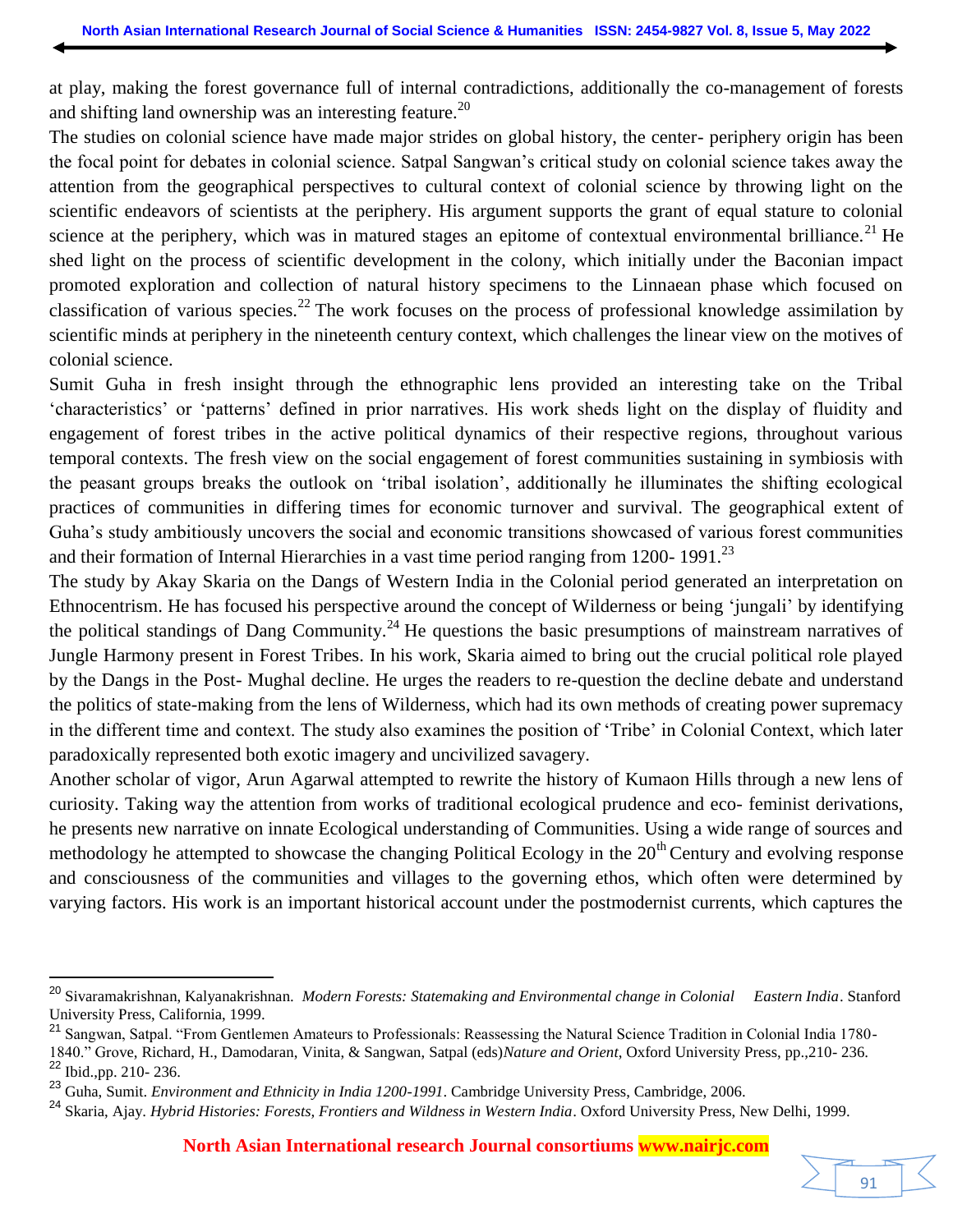shifting perceptions of the regional community under the decentralized governmental regime. In his analysis, the evolving perceptions held by people towards ecological consciousness get coined as 'Environmentality'.<sup>25</sup>

The various works on environmental history have recently mushroomed in a wide range of disciplines. The historical models presented in Modern Indian history gets divided, fused and even overlaps in certain studies. The Guha-Gadgil model favors the traditional ecological prudence in indigenous communities against the British Colonial Professional Forestry; meanwhile Grove model highlights the scientific conservationist ideologies presiding amongst Early East India Company Officials. Both the models have their shortcomings, for instance the former one overlooks the role of class distinction and caste based privileges in control of resources, while the latter one primarily utilizes the Colonial testimonies as sources to justify his claims and missed the evolution of desiccationist discourse.<sup>26</sup> Though both the models have their shortcomings, they still do remain classic interpretations. Other than these two popular models we have another important interpretation which views history as a process and not as a watershed. The new model invites environmental narratives from a vast number of academic disciplines; it gives space to new theories and fresh interpretations. Studies by Mahesh Rangarajan, Sumit Guha, Ajay Skaria, etcetera, are some examples which engage topics from wide new angles of History.

# **Situating Ranger School in the Intellectual Framework of Scientific Forestry**

The massive amount of work in the Environmental History of India has touched on a vast number of insightful historical works, especially on the Modern period. We observe that the colossal literature has still left a serious lacuna in various strands of history. One such domain of massive importance is of Institutional History, which has not grabbed much attention. Institutional History holds the potential to bridge the gap in our understanding of Environmental History. The micro analysis of an institution can formulate our understanding about the gaps and overlaps happening in the environmental debate. The nature of Indian history serves a vast number of opportunities to reframe and revise the old narratives using fresh interdisciplinary methods.

After the creation of the Forest Department in India the Colonial Government under the guidance of Sir Dietrich Brandis planned to create a strong bureaucratic base. It was recommended that only a professionally trained staff member had the maximum intellect and patience to manage the Forests. Scientific Forestry was to be infused into the veins of the Empire and in this injection of valuable modern temperament, various Forestry institutions played a significant role. The initial period marked the introduction of European Forestry training for Controlling or Superior staff in Germany and France.<sup>27</sup> The scheme was fashioned out by Dietrich Brandis himself; it was precisely introduced to vigilantly launch Continental Forestry in India. Although the continental training for officers was a concrete step in launching Scientific Forest Management, it still was far from being adequate. The department needed a strong network of trained men for handling a wide range of works; it precisely needed Foresters at all official levels working on the same line of scientific principles.

After the inception of the Forest Department, a large number of efforts were drawn to introduce professional training for the executive staff. Vast schemes over time were introduced to formulate a permanent supply of trained Ranger groups, even the enticing venture of introducing theoretical training at Roorkee Engineering College failed tragically.<sup>28</sup> Primarily the failures occurred due to the absence of officially designated instructors and infrastructure. It is in this light that a separate Institution for Ranger Training was imagined. The first idea of

<sup>25</sup>Agarawal, Arun. *Environmentality: Technologies of Government and Making of Subjects.* Duke University Press, Durham, 2005.

<sup>26</sup> Skaria, Ajay. "Timber Conservancy, Desiccationism and Scientific Forestry: The Dangs 1840"s – 1920"s." *Nature and Orient*, Oxford University Press, New Delhi, 2000, pp. 597- 635.

<sup>27</sup> Brandis, Dietrich. *Forestry in India : Origins & Early Developments*. Natraj Publications, Dehra Dun, 1994, pp. 129.

<sup>28</sup> Ribbentrop, Berthold. *Forestry in British India*. Office of the Superintendent Of Government Printing, India, 1900, pp. 233.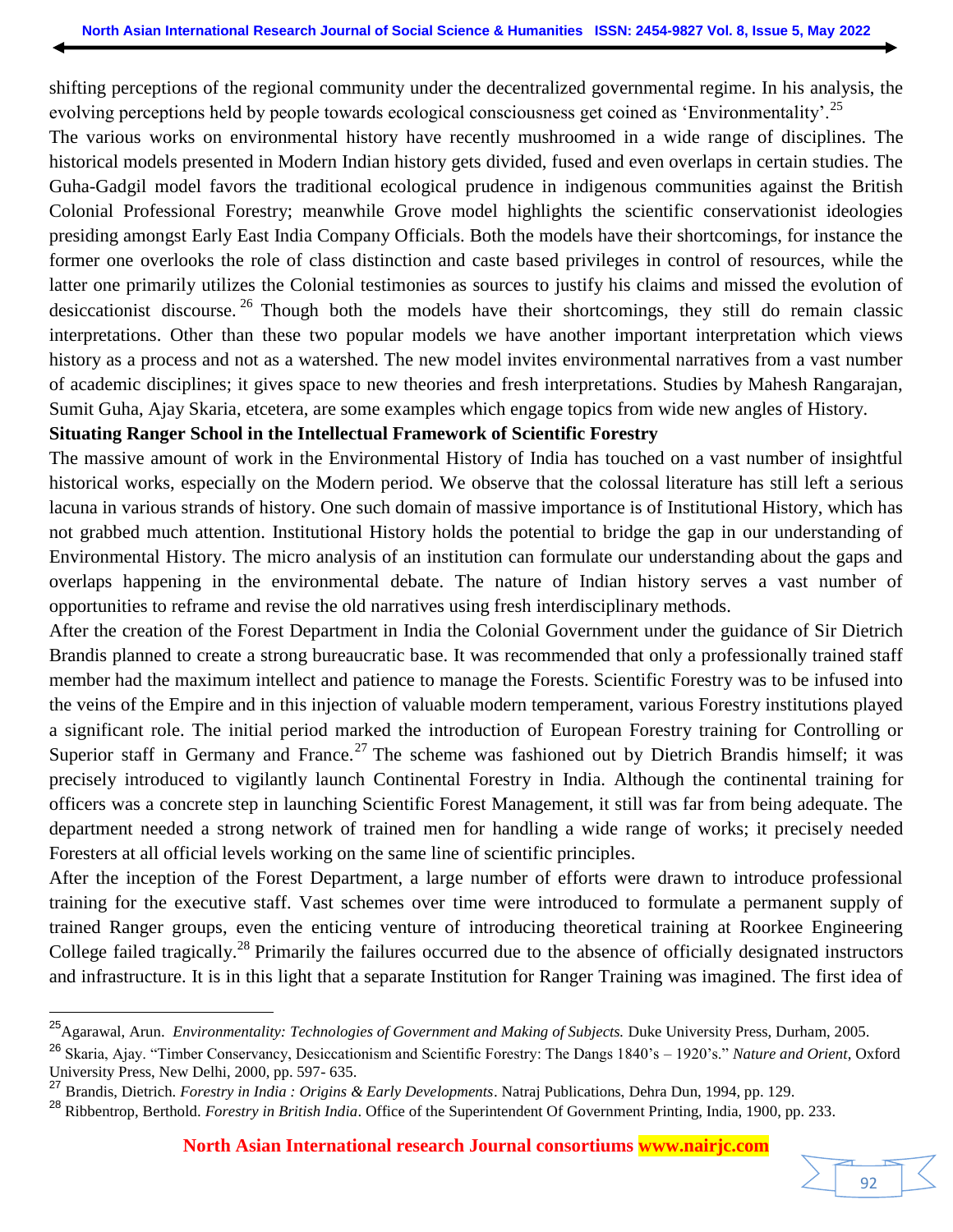Producing a Ranger School was pitched by Sir Richard Temple in 1873, which was meant for the Bengal region.<sup>29</sup> The Bengal Ranger School idea did not take root in the system, but it did inspire the department to contemplate a Ranger School. It was lastly under the vision of Sir Dietrich Brandis that a fine proposal was devised to introduce Forestry Education in India for the natives.

The Imperial Forest School was started in 1878 Dehra Dun, as the Central Forest School for the training of Rangers and Foresters in British India.<sup>30</sup> The Ranger Training was exclusively created to inculcate natives in the Forest Departmental working. The school was created to produce separate subordinate staff or executive staff for the department. Being the first school of the British Empire the challenges were numerous. This venture was an important opportunity for the natives to enter the British services and gain promotion to the ranks of Controlling Staff.

The Creation of school in the Dehra Dun region invited changes in the systematic management of the region. The Dehra Dun region under the North West Province of British India was demarcated into a separate circle, providing a perfect forest land for practical instruction.<sup>31</sup> The selection of Dehra Dun for the inception of this important institution was a thoughtfully crafted decision. The Forests around the Dun valley exhibited wide tree species ranging from sal, deodar, oak, pine and fir, which accurately matched the desirable composition.<sup>32</sup> Being closely associated with the Forest Institution, the circle of Dehra Dun became a beacon of Systematic Forestry.

The school was set up in the heart of the city with a beautiful campus showcasing lecture halls, Study Lab, Herbarium, Museum and a Hostel. By 1880 school received interested candidates for the training purpose and by the end of the year all were employed in forest Work.<sup>33</sup> The students were considered as the employees of the government and their practical service was reimbursed accordingly. The first theoretical instruction was inaugurated in July 1881 which was attended by two classes of attendees, first had ranger and forester group and second one had Forest Officers.<sup>34</sup>The courses were conducted in either English or Hindustani granting at last the certificate of either Ranger or a Forester. The enrolment in the School courses primarily granted candidates with an enticing opportunity to gain foothold in the governmental setup. The school was highly successful in creating the Ranger class of high intellect for the Provincial services.

In July 1881 the data revealed that British India had merely 97 Rangers in the Forest Department for the executive management of the entire subcontinent.<sup>35</sup> Therefore the Government strongly suggested that the department produce at least 600 trained Rangers in the next ten years.<sup>36</sup> The school was envisioned as the Jonah of Scientific Forestry to build a stringent structure of trained men for the upkeep of the Jungles. Concisely the burden of producing finely trained men was on the shoulders of the school.

The school each year received ambitious students, both private and sponsored. The growth of the school from being a provincial to an Imperial Institution in 1884 was a significant up-scaling event. The June 1884

l

**North Asian International research Journal consortiums www.nairjc.com**

93

<sup>29</sup> The Forest School at Dehra Dun. *The Indian Forester*. No. 2, Vol. VII, October 1881, pp. 15.

<sup>30</sup> Walton, H., G. *The Gazetteer of Dehradun,* Natraj Publishers, Dehra Dun, 2016, pp. 162.

<sup>31</sup> Walton, H., G., pp. 163.

<sup>&</sup>lt;sup>32</sup>Stebbing, Edward, Percy. *The Forests of India*. Vol. II, Jane Lane, London, 1922, pp. 504.

<sup>33</sup> ORDERS OF GOVERNMENT, Resolution No. 978A. Of 1880, Revenue (Forest) Department, Dated Nainital, 19, October, 1880. Forest Department Library, Lucknow, Uttar Pradesh.

<sup>&</sup>lt;sup>34</sup> OFFICIAL PAPERS. Joint Report on the first course of theoretical instruction at the Central Forest School, Dehra Dun, by D. Brandis, Inspector General of Forests, Major F. Baily, R.E., Director of the Forest School, dated Dehra Dun, the 3<sup>rd</sup> October 1881, *The Indian Forester*, No. 4, Vol. VII, April 1882.

<sup>35</sup> *The Indian Forester*, Oct. 1881, Op.cit., pp. 121.

<sup>36</sup> Ibid., pp. 121.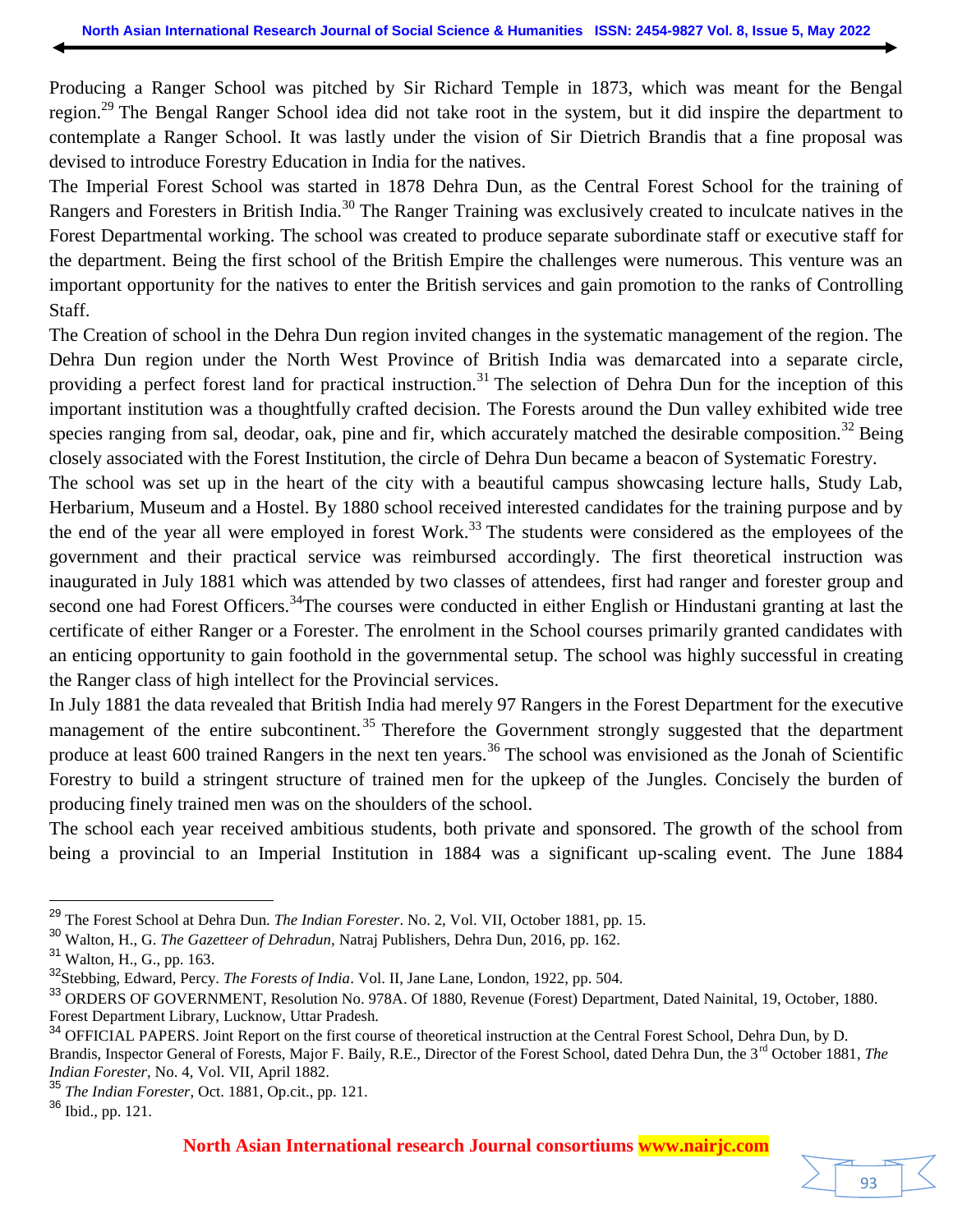memorandum of the Government transferred the school to the center and granted an additional Imperial fund of 25,000 for the upkeep.<sup>37</sup> Due to the display of constant appraisal in the rules, the school evolved into an Exemplary Institution. In 1888, the Government of Ceylon instructed two of their officers to join Imperial Forest School for receiving the important training in Forestry.<sup>38</sup>

The Imperial Forest School was undoubtedly a successful organ of forestry in British India; the school not only created proficient men but also perfected professional forestry education in India. The Imperial Forest School was often compared to the contemporary schools of greater infrastructure. In 1897 Dietrich Brandis stated that, "One of the most important results of the Dehradun Forest School has been, that several native officers, who had received their professional training at the school, are now being employed on the preparation of working plans for important forests, and that their work compares favorably with the work of Englishmen educated on the continent of Europe or at Cooper's Hill College".<sup>39</sup> The school was set up with the motive to form an institution which in case of necessity could fill the shoes of Nancy or German schools.

The staff of the school consisted of men of great caliber having compassion for forestry; these men of vigor were the pillars on which the students climbed the bureaucratic ladders. The inclusion of a wide range of Forestry and allied sciences in the curriculum was indicative of the school's commitment towards generating a far-sighted Staff. James Sykes Gamble said in 1886 that, "The Forest School at Dehra is, with the staff that we had the pleasure of meeting in October last, quite able to instruct any men who may be sent to that institution, and it does seem a waste of power that this well manned and well furnished and well housed School should not be utilized to a far greater extent than it now is by the Government. It should, under well considered regulations, be thrown open to the public, and in that case I believe that the School will not only turn out an ample supply of good forest officers for India, but also other parts of the Empire. Australia, New Zealand, the Cape, Mauritius, Egypt even, are all in want of such men, and that Dehra School, with the pine and oak forests of the Himalayas on one side, and the varied forests of the plains on the other, is the place where the widest experience can with the greatest facility be brought to bear on practical forest training".<sup>40</sup>

The Pioneer figures associated with the School were the founding fathers of Forestry Education in India. To understand their motivations and their contributions we should examine the facts in their respective time and context. The Forest Department had since its birth dabbled between conservation of forests and regular revenue generation. With dual responsibility on shoulders, another issue which rested was of gaining similar stature to other government departments. The lower salaries than other governmental employees were another factor responsible for creating mental unrest amongst the Foresters. Mr. Fisher in 1885 mentioned in the Directorial report of the School that, " It is evident, however, that the main object of the Dehra Dun Forest School is to train Rangers, and it is hoped that, now that well educated young men are coming forward for these appointments, the proper status of Forest Rangers may be recognized by Civil Officers, and that they may be ranked, by the authority of the Government of India, in the same position, and be treated with the same consideration, as Inspectors of Police and other Public officers drawing similar pay to their own. This far from being the case at present, and the absence of such consideration is a substantial grievance and hinders our obtaining better men for

94

<sup>&</sup>lt;sup>37</sup> 1. Separation of Forest School from the Circle. ANNUAL PROGRESS REPORT OF FOREST ADMINISTRATION FOR THE YEAR 1884-85 N.W. PROVINCES AND OUDH. SCHOOL CIRCLE. BY MR. W.R. Fisher, B.A., Officiating Conservator of Forests, School Circle. Forest Department Library, Lucknow, Uttar Pradesh.

<sup>38</sup> Training of Ceylon Forest Officers. *The Indian Forester*, No. 7, Vol. XIV, July1888, pp. 321.

<sup>39</sup> Brandis, Op.cit., pp. 156.

<sup>40</sup> The Forest Conference At Dehra Dun, James Sykes Gamble, *The Indian Forester*, No. 12, Vol. XII, December 1886.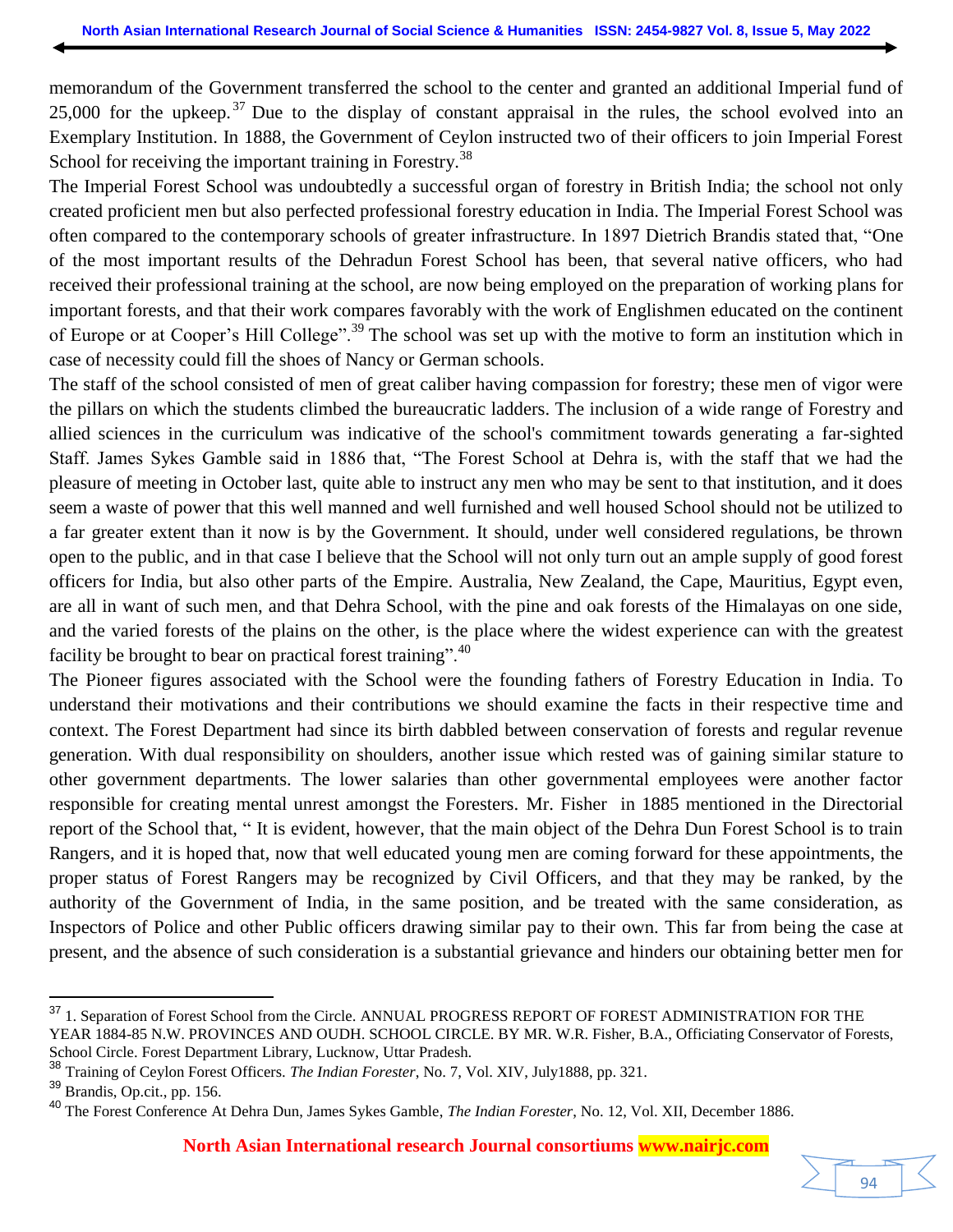the Forest Department, the steady improvement in the revenues of which depends principally on the exertions of the men in charge of the ranges".<sup>41</sup>Similarly in 1886, J.S. Gamble mentioned that the pay of Inspector General of Forests was lower than a District Collector. $42$ 

In retrospect the School favorably advocated the needs of Native Forestry Students. The Introduction of the Vernacular Course of Forestry in the 1884 Memorandum was one fine example of the school's flexibility. The vernacular class under the School"s wing granted lower certificates to foresters. The course was started especially to train the Foresters who worked on the Forest Frontlines to defend the Empire"s Forests from any destruction. Another glimpse of the school's flexibility can be captured in the provision of grant of lower certificate to rangers in case of failure in higher classes.<sup>43</sup> The departmental structure even provided further opportunities to gain timely promotions and stature over a certain period of time. These provisions or prospects were fashioned out by the scientific leaders engaged in the School"s Board. In simple words the school was an expression of High Scientific temperament carried by the first generation foresters of the Subcontinent.

Another major branch associated with the Forest School was the journal named The Indian Forester. The journal was a standardized platform for the Foresters to discuss and initiate scientific conversations related to forestry and allied sciences. Satpal Sangwan credits the journal for being a baton of Scientific Forestry; he highlights that the journal was indeed the face of people's expression and due to its outreach it was prominent in shaping the Tenets Forest Department in India.<sup>44</sup> The journal was an important stage for crucial discussions on scientific and bureaucratic matters like the importance of forests in climate change, Local Proprietary Rights, Internal discord amongst Civil and forest administrators, importance of Botany in Forestry Education, etcetera. The lively debate remained ignited through the channel of the journal cautioned the government about the serious issues and thus in return helped to formulate its strategy.

The final promotion of status from being a school to a forestry college in 1906 and later in 1929 into Research Institute clearly states the obvious success the school had. The Research Institute or the Forest Research Institute still holds an important place in the Forestry Education in India. The impact of the school is invaluable in terms of Scientific Forestry Education. Its position is unmatched in the history of the subcontinent, as not only was it the first Forest School of the British Empire it also gave a successful model of a Forest school to the world. Following the example of Imperial Forest School other schools were also made on similar patterns. It was registered that by 1900 the school had granted 360 ranger's certificates and 112 vernacular certificates.<sup>45</sup> Mere reservation of forests was not the key to the success of the Forest Department, but a strong army of trained men were required to work the forests. By the close of the century the Staff was neatly classified into three levels with different functions on their nomenclatures. This division of staff was the bedrock of scientific forestry in the British Empire, as through these ranks, men of Intellect rose and created a contrasting narrative of Environmental History. Through understanding the History of Ranger School we can trace back the roots of Forestry Education in India. It brings out the new perspectives which remained uncovered in the previously conducted historical works.

#### **Conclusion**



<sup>41</sup> The Forest School at Dehra Dun. *The Indian Forester*, No. 10, Vol. XII, October 1886, pp. 449

<sup>42</sup> *The Indian Forester*, Dec 1886, Op.cit.

<sup>&</sup>lt;sup>43</sup>Memorandum of Conditions for the admission and training of Students at the Forest School, Dehra Dun, dated the  $3<sup>rd</sup>$  June, 1884, Dehra Dun Forest School. *The Indian Forester*, No. 1, Vol. XI, January1885, pp. 15

<sup>44</sup> Sangwan, Satpal. "Making of a popular debate: The Indian Forester and the emerging agenda of state forestry in India, 1875- 1904". *The Indian Economic and Social History Review*, No. 2,Vol. 36, Sage, New Delhi, 1999, pp. 187- 237.

<sup>45</sup> Stebbing, Edward, Percy. *The Forests of India*. Vol. II, Jane Lane, London, 1922, pp. 507.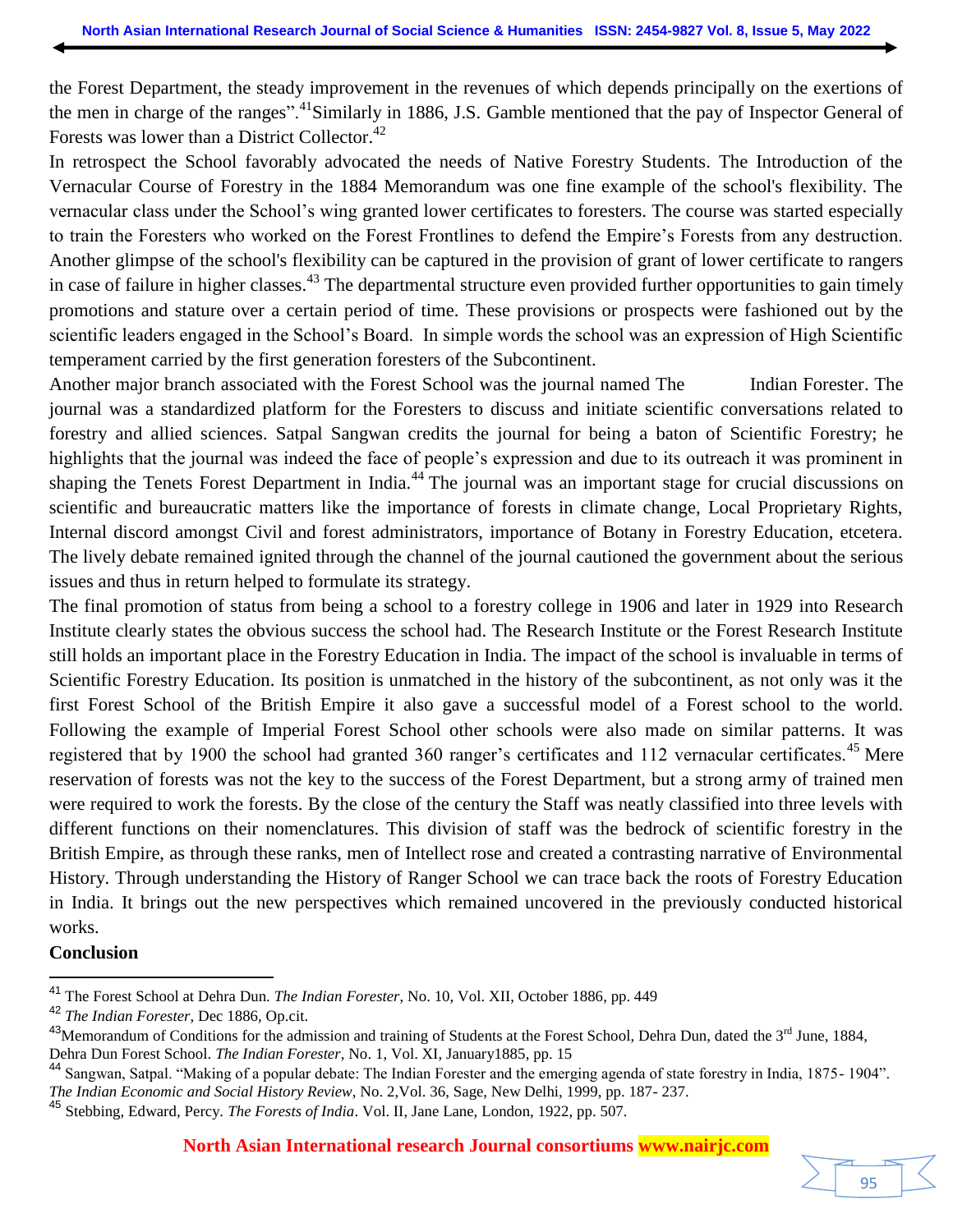In the current context it is no rare occurrence that mass cutting of Forests by Government for infrastructural purposes is taking shape. The relationship between Climate Change and deforestation is now widely exposed and in the digital era this relationship gets more attention than ever.<sup>46</sup> The intricate balance between development and forest protection had been a topic of serious discussions in the late  $20<sup>th</sup>$  century. We simply place the roots of forest departmental working principles in the British era. In this framework the position of Ranger School provides an insight into the current function of the Forest Department. The Imperial Forest School reshapes our analysis and brings out the multi faceted picture of complexity at play. The previous studies on Scientific Forestry and its Origin by Richard Groove and Ravi Rajan fail to unearth the history of Ranger School.

The school was opened in British India in 1878, the time when the forest department had just begun to reach the roots of deep dark Jungles. In this context the need of the hour was to create a forest department which could provide a regular source of timber along with the best management plan for its regeneration. Scientific Forestry borrowed from the German and French Forestry was the Department"s best shot. Under the pioneers like Dietrich Brandis, Berthold Ribbentrop, William Schilich, Major Bailey, J.S. Gample, etc., the department found its right direction. The school was an important wing of the Forest Department for changing the Face of Indian Forestry. The school created a professional Ranger and Forester class and also housed the Working Class Branch, Indian Forester Journal Head Office and Forest Survey of India. Having strong ties to major departmental branches, the school exceeded the expectations in just a few years. The school ran from 1878-1906 as the Ranger School, which got promoted to Imperial Forest Research Institute and College in 1906.

In the time frame between 1878- 1906 the school regularly created Executive Staff for the Department. It is observed that in this time period the Forestry tenets were primarily focused on managing the forests and creating sustained supply for future use. In 1873, Dietrich Brandis stated that, "the necessity of extensive plantations, and of careful management both of the scanty woods on dry ground, and of more productive forests along the banks of the rivers. These are the future requirements of India in consideration of public measures of his nature. For, after all, if it were not for the benefit of the people of India, there would be no reasonable ground for undertaking the arduous task of preserving and improving its forests".<sup>47</sup>

We locate that the focus on Minor Forest Product and Non Timber goods was made in the later stages. In fact an interesting work by Richard Tucker on the Minor Products found in the Western Himalayas discusses the mutual coexistence of Hill State kings and Colonial Government in matters of Non timber Product sale.<sup>48</sup> The extreme shift in economic standing of the forest department was reflective of the changes in the political front, especially the First World War.

Another important observation in the current context is the changed ecological composition of the hills. The debate on the Banj Oak versus Chir Pine is a very crucial angle to understand the components of agro- ecology, climatology and Himalayan pedology. Both the species of trees are compatible with the Himalayan soil and climate, but have very different impacts. Chir Pine gained vast popularity after the First World War, when the Pine was found out to be extremely valuable for Resin Production and Railway Infrastructure (sleepers). <sup>49</sup> Another factor which contributed was the ease in Chir germination and its rapid growth. The ease in germination

<sup>46</sup> Soutick,Biswas. ""Hanging" Glacier broke off to trigger India Flood," *British Broadcasting Corporation*, February 10, 2021, https://www.bbc.com/news/world-asia-india-56007448.

<sup>47</sup>Brandis, *Forestry in India*, Op.cit., pp.30.

<sup>48</sup> Tucker, Richrad. "Timber Conservancy, Desiccationism and Scientific Forestry: The Dangs 1840"s- 1920"s."

*Nature and Orient*, Grove, Richard, H., Damodaran, Vinita, & Sangwan, Satpal, (eds), Oxford University Press, pp. 459- 483. <sup>49</sup> Guha, "Scientific Forestry in Uttarakhand", Op.cit., pp. 1941.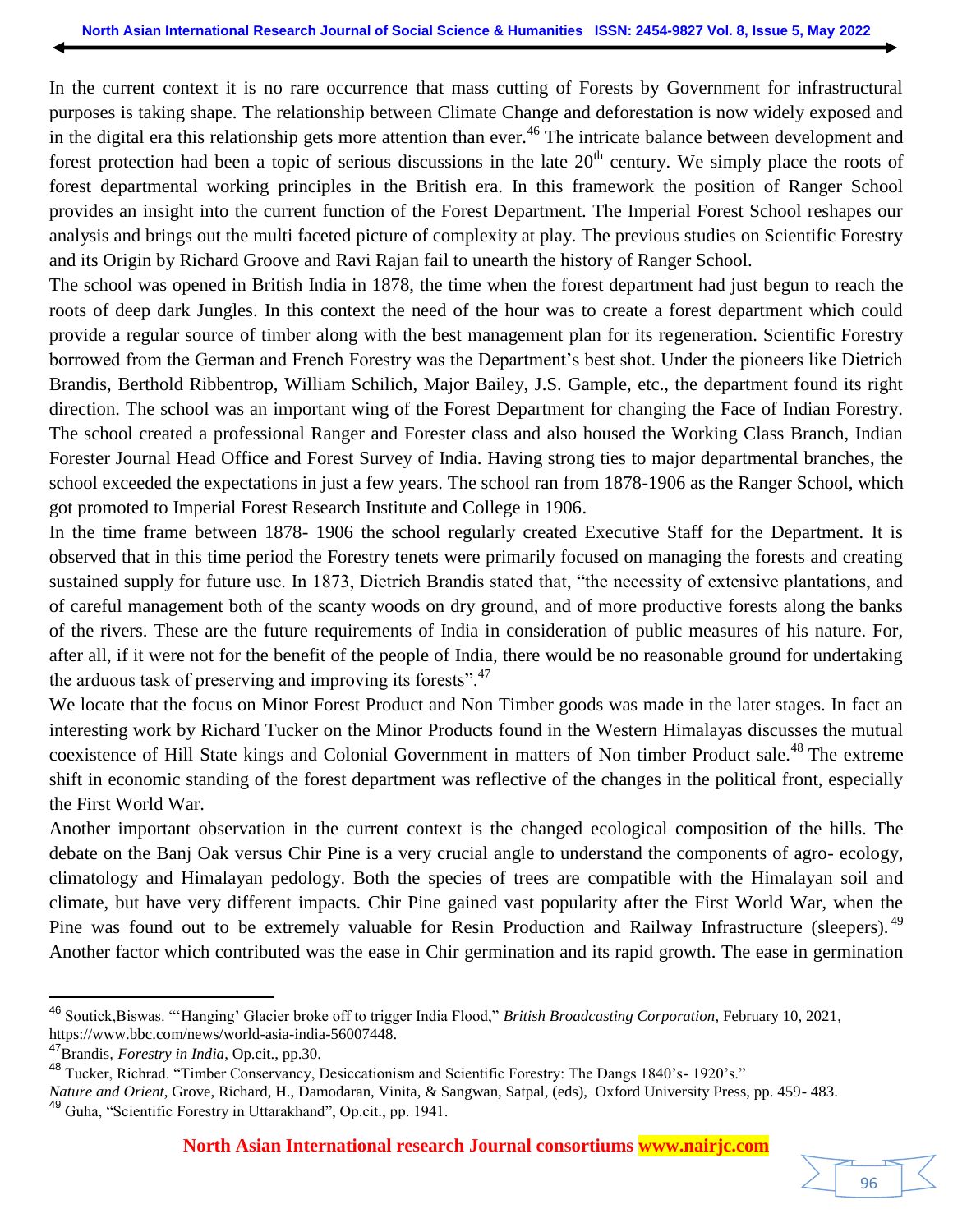process was unnerving for the surrounding communities and Regional ecology. Having needle-like leaves, the pine was highly unsuitable for grazing purposes. The leaves still cause a massive destruction to the forests, as its leaves do not facilitate grass growth and are highly flammable. The large number of recent articles and publications in this direction are testimonies enough to bring out the long term consequences of Creating Mono-Cultural Forests in Hills.<sup>50</sup>

Having understood the environmental problems in contemporary context the question remains what role the school played in the larger picture of environmental concerns. Formulating an argument on the lines of Ajay Skaria's standpoint, the deeper analysis on the Trajectory of Forest School which stretches form 1878- 1906, shares a glimpse of the Impact of School in creating a base for Scientific Forestry. Skaria while illustrating the Dang history on Forest use brings out the evolving nature of desiccationist discourse under the demand for revenue generation.<sup>51</sup> Similarly through our historical analysis of the School we find that the school was a major contributor in transferring Continental Forestry in India, but also that the Institute's Position as Ranger School was an inevitable phenomenon. In the Nineteenth Century the prime focus of the Institution was to introduce Professional Forestry and keep away from aggressive Commercialization. It was in the twentieth century (1906) that the Institute invited changes in its management and curriculum. The prime motive for the upgrading of the school to a research facility was precisely to aggravate the commercial results of Forestry. The new domain of research was invited into the fold to explore more commercial options in the Forests of India. The Creation of Minor Forest Products Branch, Chemistry Division and making of new post of Forest Economist in the F.R.I. were the steps taken by the Forest Department in the new direction of Commercialization.<sup>52</sup> It is in this light of process in History that we need to examine the agenda of the Institution.

The major studies surrounding the regional history have rarely presented a monograph on Imperial Forest School .We should also understand that the school was not a singular entity as it worked directly under the Forest department. The school had an impact on the forest department and the department vice versa impacted the working of the school. The mutual impact was coincided by political events which again created ripples in the history of the institution. The Forest Research Institute or the successor institution was highly impacted due to the First and Second World War. The scope of the study limits us to discuss the Forest Research Institution"s contribution in shaping Scientific Forestry in the Twentieth Century.

What we need to examine is that the School in its own time period had to observe certain trends of internal discord, extreme revenue targets and adoption of extreme commercialized forestry germinating in its system. We cannot ignore the fact that Dehra School was the first school of the British Empire and Indian Forests had a permanent school, even before England got itself a proper school. As the apostle of scientific forestry the school created history and its historical trajectory showcases the various contemporary intellectual factors at play. Bibliography

1. Agarawal, Arun. Environmentality: Technologies of Government and Making of Subjects. Duke University Press, Durham, 2005.

<sup>50</sup> Himani Nautiyal, et al. "The Banj Oak Quercus Leucotrichophora As a Potential Mitigating Factor for Human-langur Interactions In the Garhwal Himalayas, India: People's Perceptions and Ecological Importance." *Global ecology and conservation*, v. 22, pp. e00985. doi: [10.1016/j.gecco.2020.e00985](https://doi.org/10.1016/j.gecco.2020.e00985).

<sup>51</sup> Skaria, "Timber Conservancy..", Op. cit., pp. 597.

<sup>&</sup>lt;sup>52</sup>Forest Research Institute and Colleges, Ministry of Food and Agriculture, Government of India, 1954, National Forest Library and Information Centre, Dehra Dun, Uttarakhand.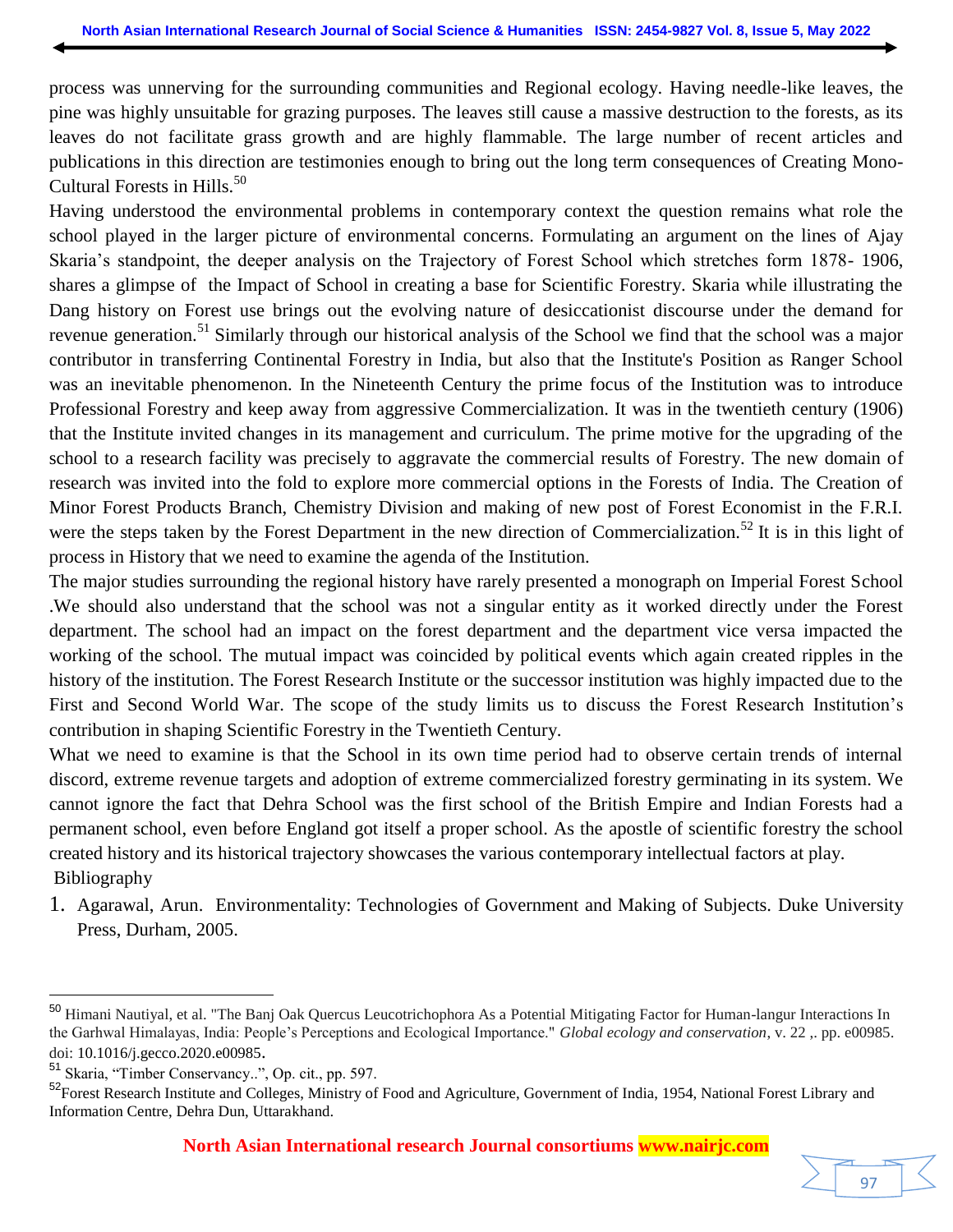- 2. Bandyopadhyay, Jayanta, and Vandana Shiva. "Political Economy of Ecology Movements." Economic and Political Weekly, vol. 23, no. 24, 1988, pp. 1223–32, http://www.jstor.org/stable/4378609.
- 3. Barton, Gregory. A. Empire Forestry and Origin of Environmentalism. Cambridge University Press, Cambridge, 2002.
- 4. Bhattacharya, Neeladri . "Pastoralists in a Colonial World." Nature, Culture, Imperialism: Essays on the Environmental History of South Asia, Arnold, David. & Guha, Ramchandra. (eds), Oxford University Press, Delhi, 1995.
- 5. Brandis, Dietrich. Forestry in India: Origins and Early Developments. Natraj Publications, Dehra Dun, 1994.
- 6. Dangwal, Dhirendra, Dutt. "Forests, farms and peasants: Agrarian economy and ecological change in the U.P. hills 1815-1947." Studies in History, Vol. 14, No, 2, July-December.
- 7. Drayton,Richard. Nature"s Government: Science Imperial Britain, and the "Improvement" of the world. Orient Longman, New Delhi, 2005.
- 8. Forest Research Institute and Colleges, Ministry of Food and Agriculture, Government of India, 1954, National Forest Library and Information Centre, Dehra Dun, Uttarakhand.
- 9. Gadgil, Madhav &,Vartak, V.,D. "Sacred groves of India- a plea for continued conservation." Journal of the Bombay Natural History Society, No. 72 (2), 1975.
- 10.Gadgil ,Madhav and Guha Ramchandra. This fissured land: An Ecological History of India. Oxford Publications, India, 1993.
- 11.Grove, Richard, H. Green Imperialism: Colonial Expansion, Tropical Island Edens and the Origins of Envirinmnetalism, 1600-1860. Cambridge University Press, Indian Reprint, Foundations Books, Delhi, 1995.
- 12.Guha, Ramachandra. "Forestry in British and Post-British India: A Historical Analysis." Economic and Political Weekly, vol. 18, no. 44, 1983, pp. 1882–96, http://www.jstor.org/stable/4372653.
- 13.Guha, Ramachandra. "Scientific Forestry and Social Change in Uttarakhand." Economic and Political Weekly, vol. 20, no. 45/47, 1985, pp. 1939–52, [http://www.jstor.org/stable/4375015.](http://www.jstor.org/stable/4375015.%20Accessed%2029%20Apr.%202022)
- 14.Guha, Ramchandra. The Unquiet Woods: Ecological Change and Peasant Resistance in the Himalaya. Oxford University Press, Delhi, 1989.
- 15.Guha, Sumit. Environment and Ethnicity in India 1200-1991. Cambridge University Press, Cambridge, 2006.
- 16.Himani Nautiyal, et al. "The Banj Oak Quercus Leucotrichophora As a Potential Mitigating Factor for Human-langur Interactions In the Garhwal Himalayas, India: People"s Perceptions and Ecological Importance." Global ecology and conservation, v. 22 ,. pp. e00985. doi: 10.1016/j.gecco.2020.e00985.
- 17.Krishna, Nanditha. "Ancient Forests and Sacred Grooves." Critical Themes in Environmental History of India, Chakrabarti, Ranjan (eds), Sage Publications, New Delhi, 2020.
- 18.Murali, Atluri. "Whose trees? Forest Practices and Local Communities in Andhra, 1600- 1922\*." Nature, Culture, Imperialism: Essays on the Environmental History Of South Asia, Arnold, David. & Guha, Ramchandra. (eds), Oxford University Press, Delhi, 1995.
- 19.ORDERS OF GOVERNMENT, Resolution No. 978A. Of 1880, Revenue (Forest) Department, Dated Nainital, 19, October, 1880. Forest Department Library, Lucknow, Uttar Pradesh.
- 20.Rajan, Ravi, S. Modernising Nature: Forestry and Imperial Eco- Development 1800-1950. Orient Longman, New Delhi, 2006.